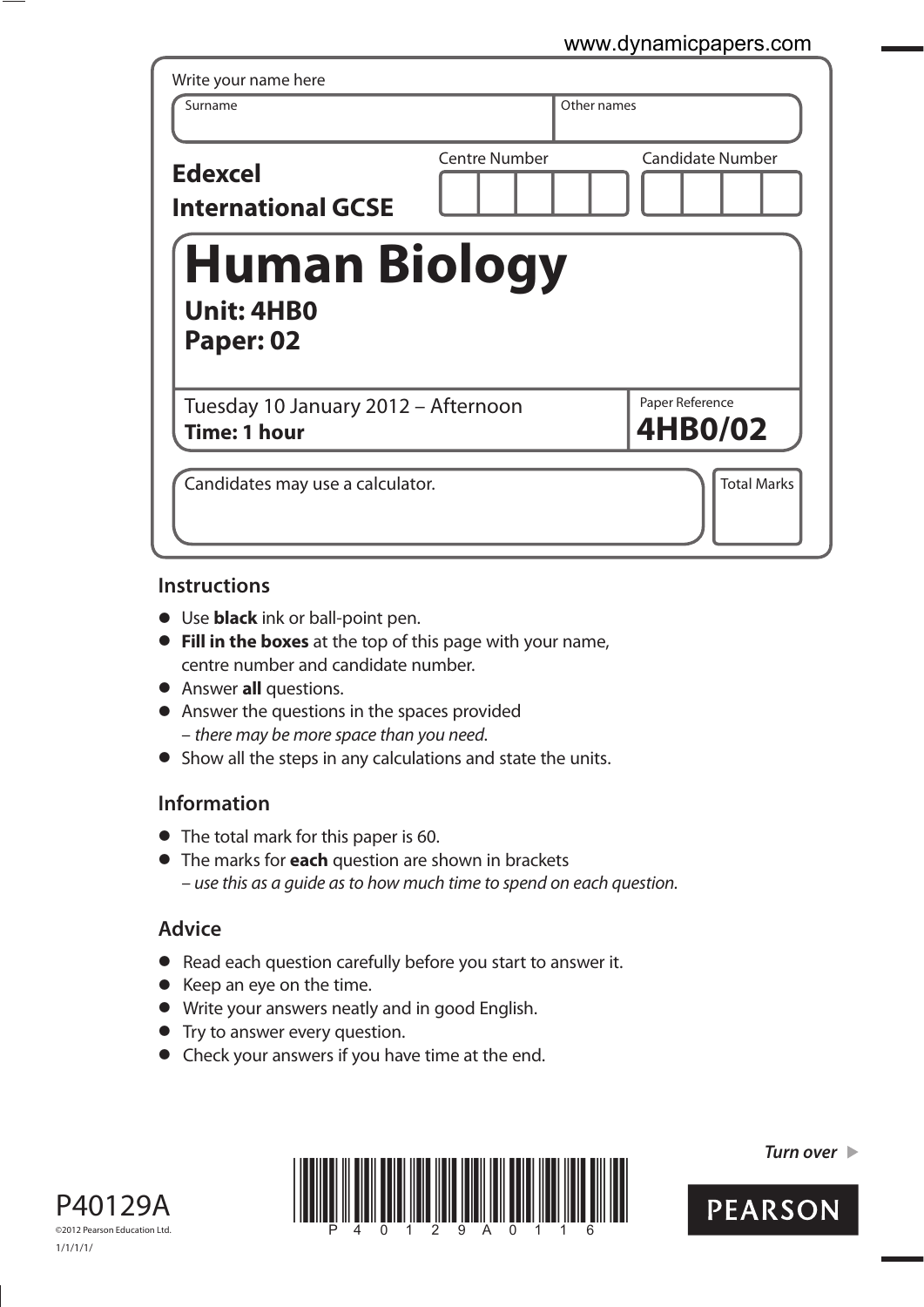

0 1 2 9 A 0 2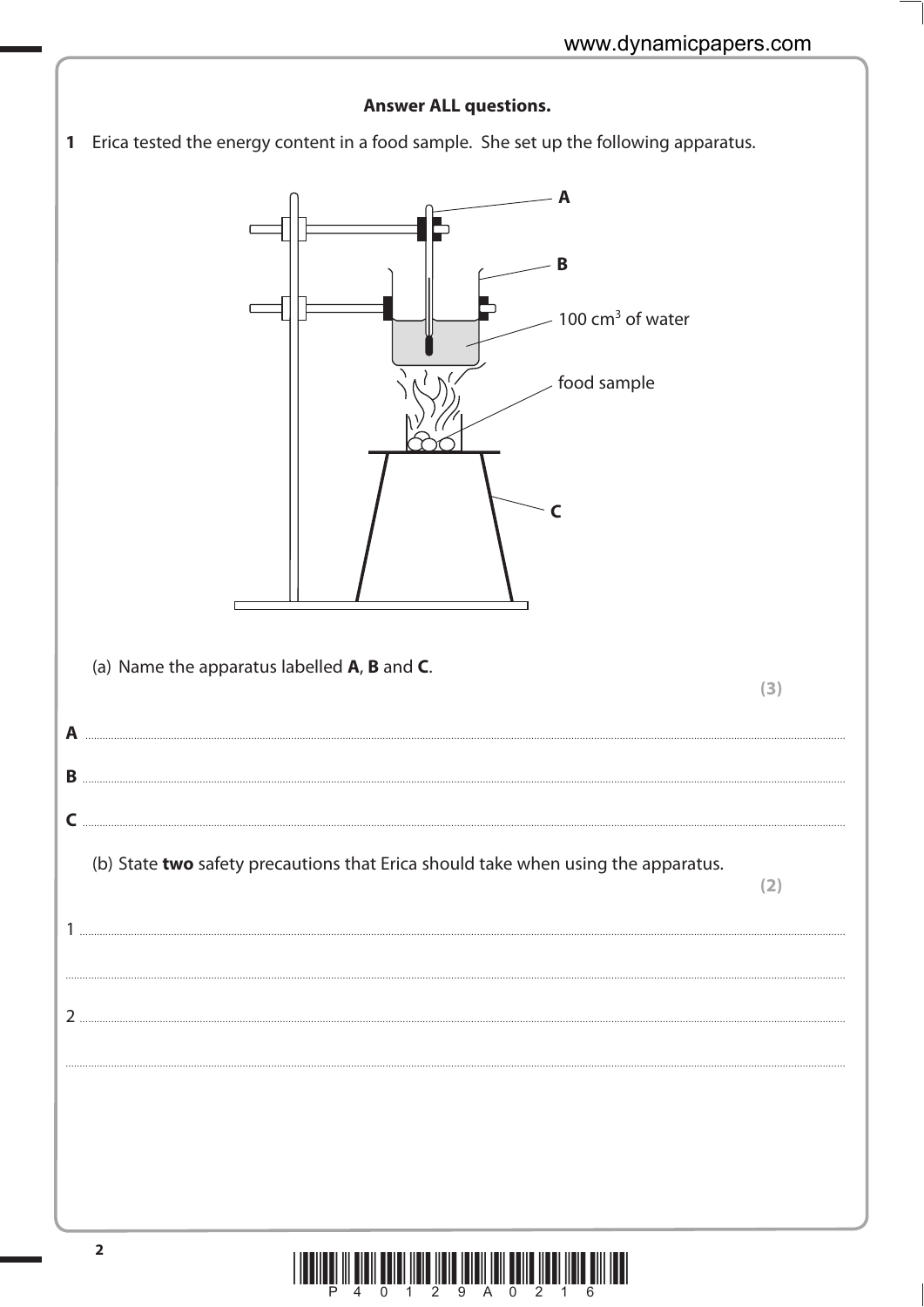(c) She measured the temperature of the water before and after heating it with the burning food sample.

Diagram X shows the temperature of the water before it was heated.

Diagram Y shows the temperature of the water after it was heated.

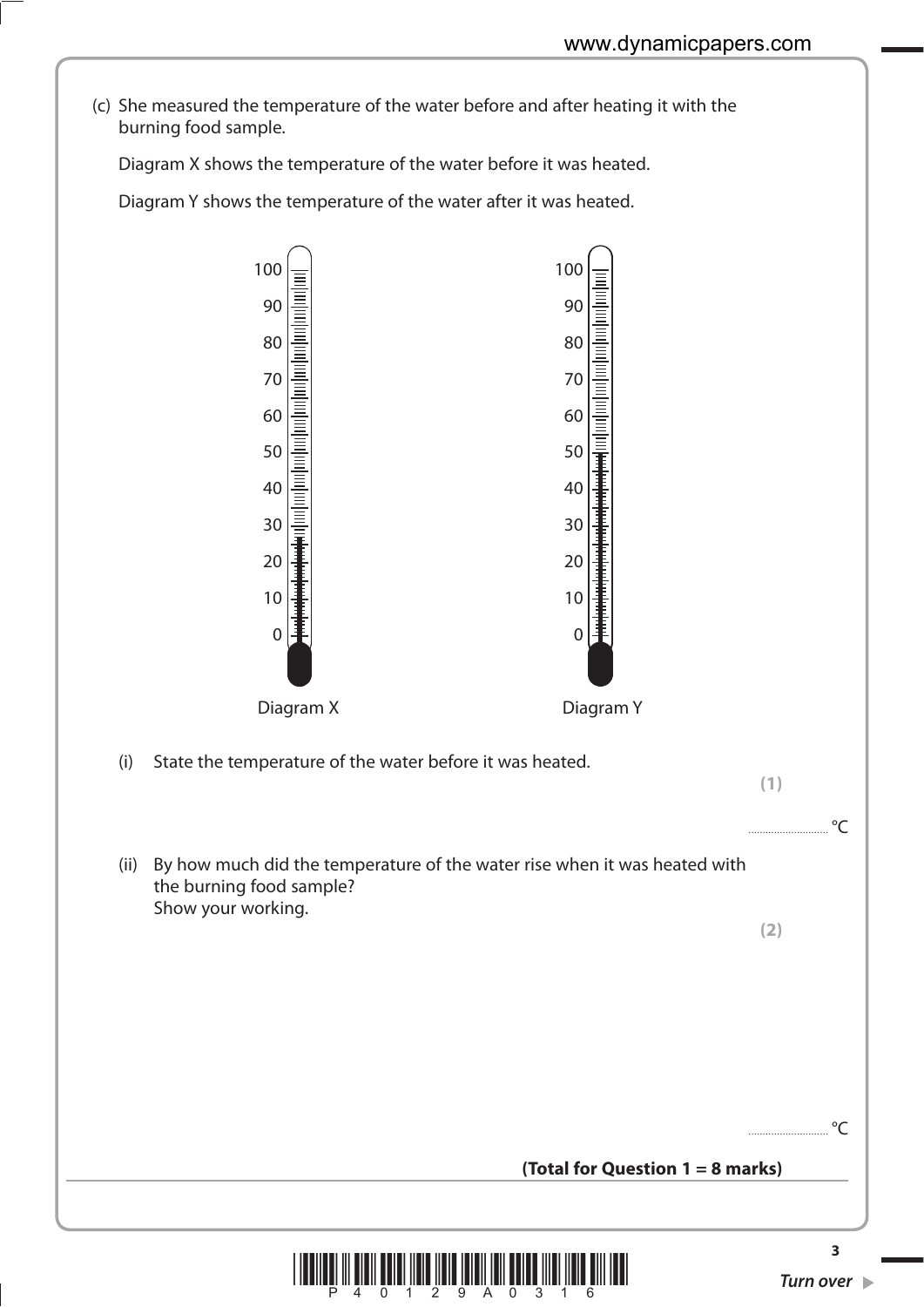2 (a) The table shows the energy requirements per day in kilojoules of different groups of people.

| <b>Sex and age</b><br>(years) | <b>Energy required per day</b><br>(kJ) |
|-------------------------------|----------------------------------------|
| boy or girl 0-1               | 3 3 0 0                                |
| boy 9-12                      | 10 500                                 |
| girl 9-12                     | 9600                                   |
| boy 13-18                     | 12 600                                 |
| girl 13-18                    | 9 600                                  |
| man 18-35                     | 12 600                                 |
| woman 18–35                   | 9 200                                  |
| man 75 and over               | 8800                                   |
| woman 75 and over             | 8 0 0 0                                |
| pregnant woman                | 10 000                                 |
| breastfeeding mother          | 11 300                                 |

Describe the relationship between energy requirements and age for males.  $(i)$ 

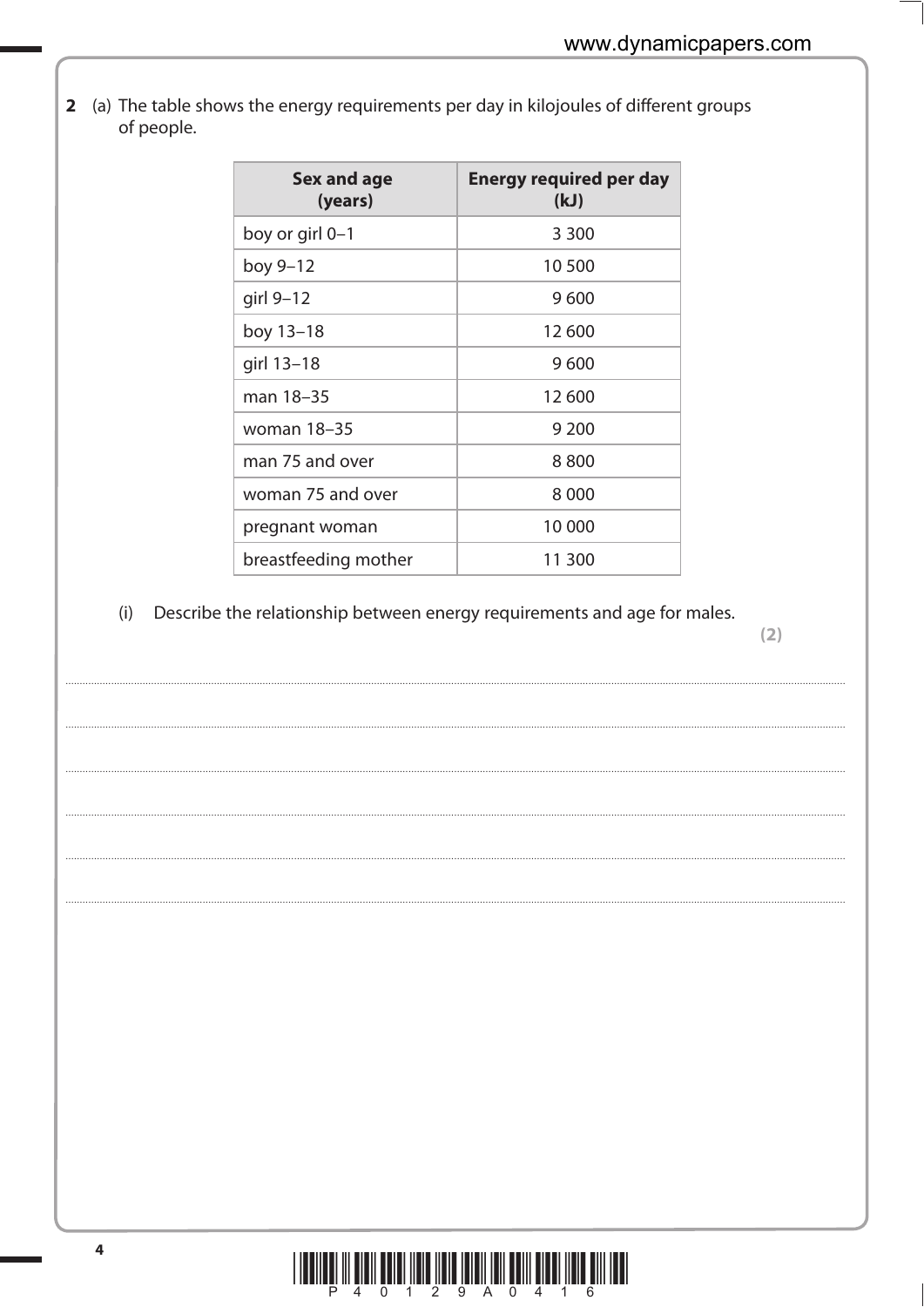| (ii) Explain the energy requirement for a woman who is pregnant.                                  | (2) |
|---------------------------------------------------------------------------------------------------|-----|
|                                                                                                   |     |
|                                                                                                   |     |
| (b) Some people do not have enough protein to eat.<br>Explain how this might affect their health. | (2) |
|                                                                                                   |     |
|                                                                                                   |     |
| (Total for Question 2 = 6 marks)                                                                  |     |
|                                                                                                   |     |
|                                                                                                   |     |
|                                                                                                   |     |
|                                                                                                   |     |

 $\overline{5}$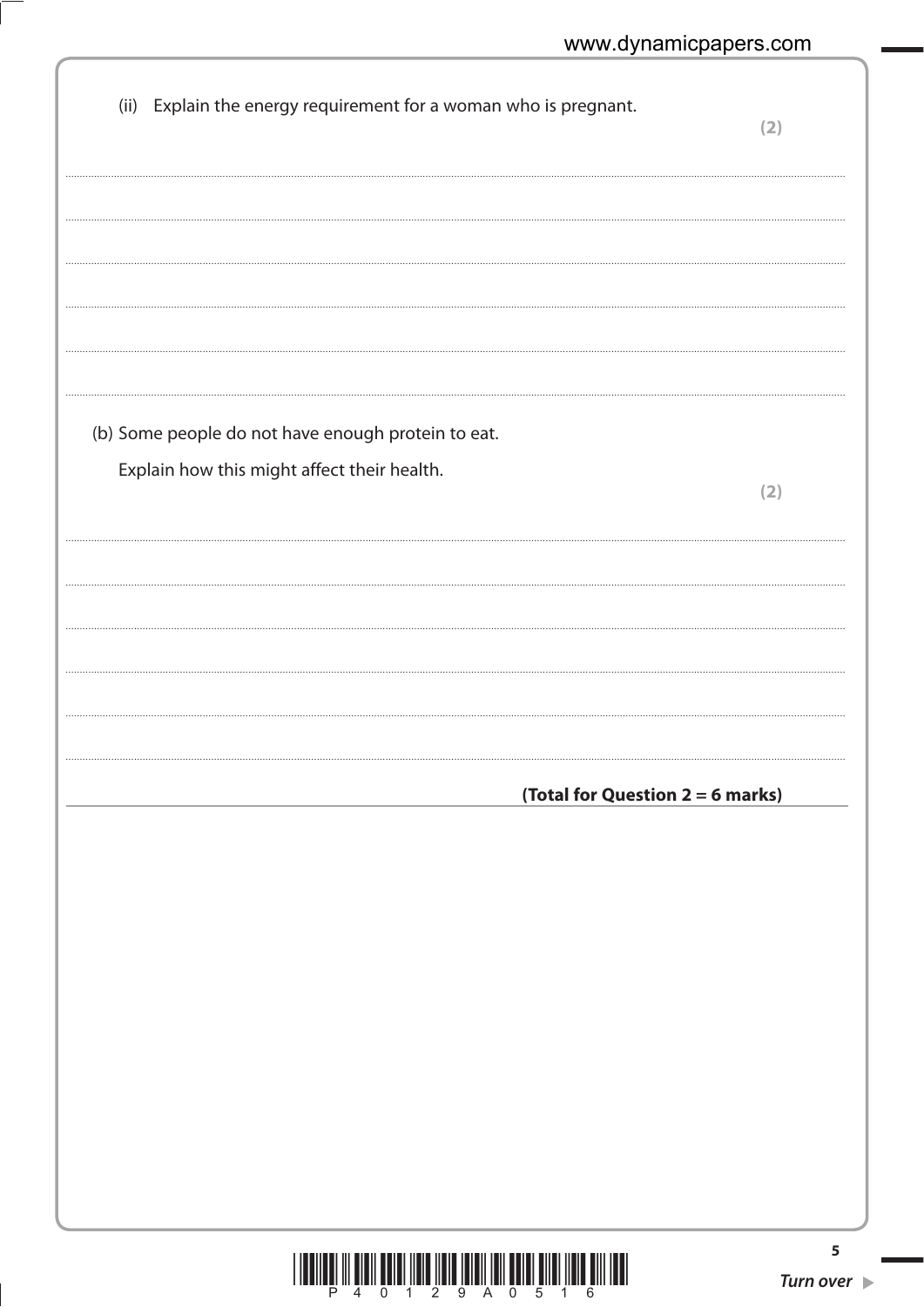

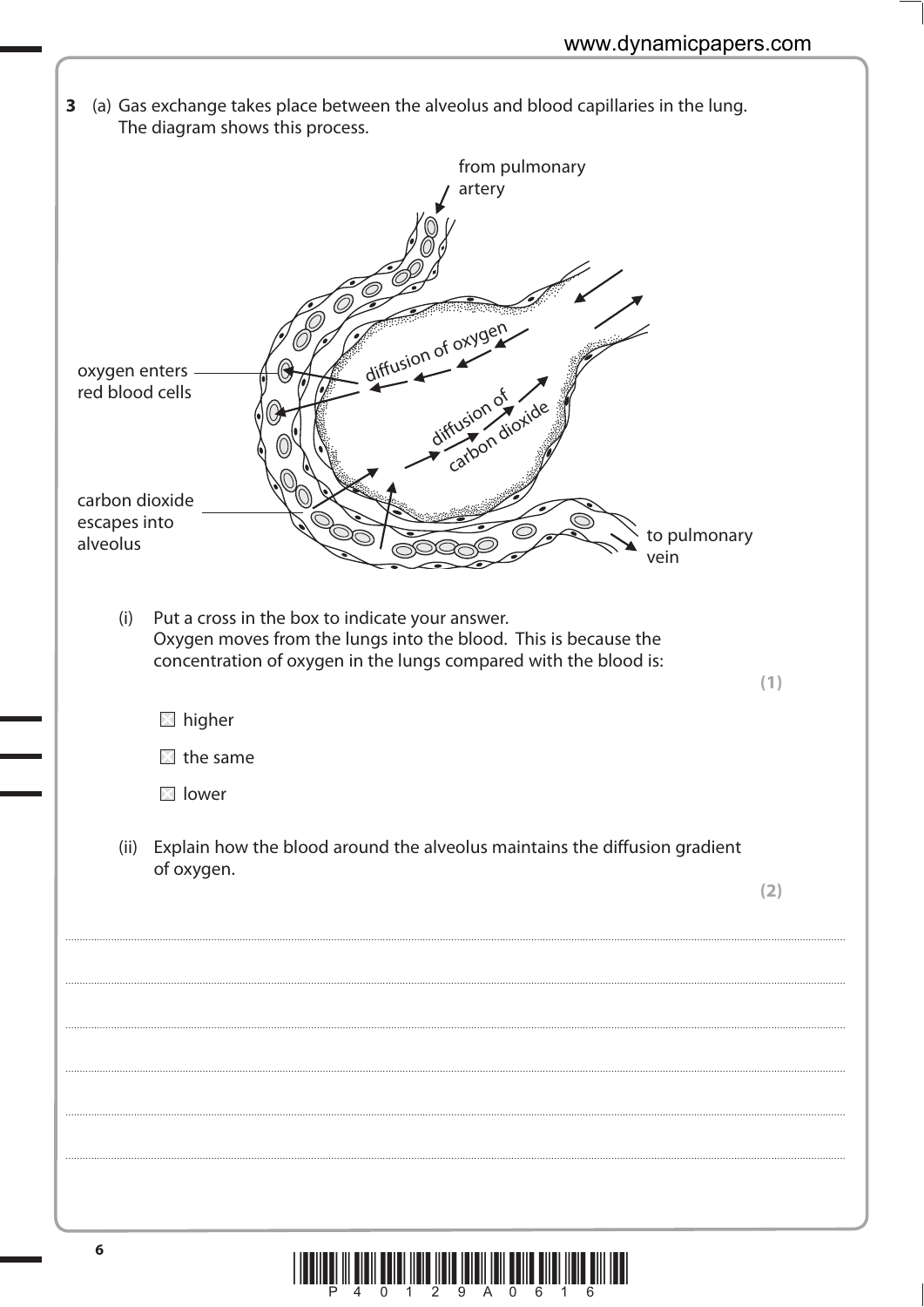(b) The apparatus in the diagram can be used to demonstrate the process of osmosis.

 The U-tube has a selectively permeable membrane that prevents the passage of large molecules. A dilute glucose solution was poured into the left hand side and an equal volume of a concentrated glucose solution was poured into the right hand side.



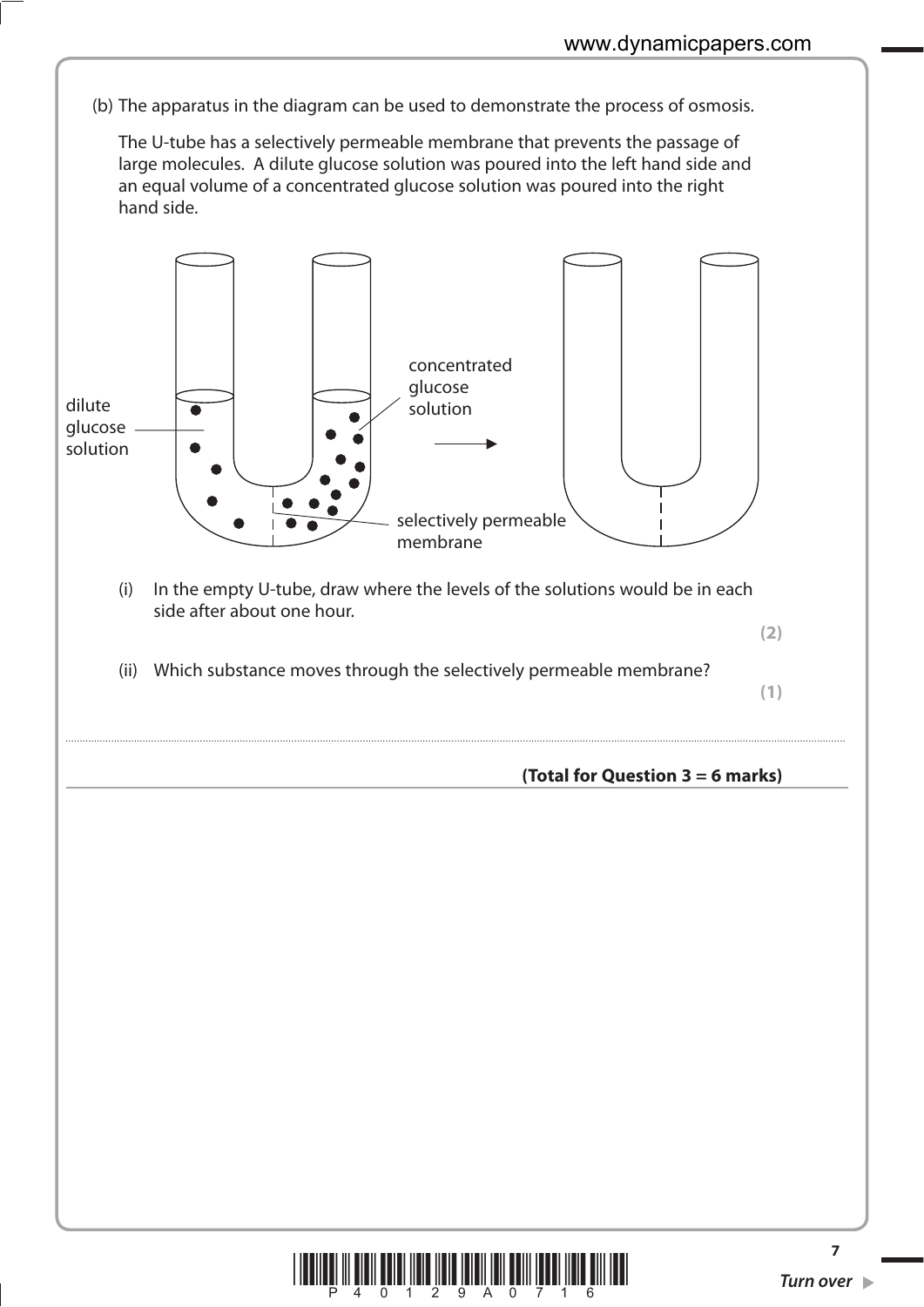| 4 | (a) The diagram shows a motor neurone.                                                                  |     |
|---|---------------------------------------------------------------------------------------------------------|-----|
|   |                                                                                                         |     |
|   | (i)<br>On the diagram, label the following parts of the neurone:                                        | (2) |
|   | nucleus                                                                                                 |     |
|   | myelin sheath                                                                                           |     |
|   | Draw an arrow underneath the diagram to show the direction of movement<br>(ii)<br>of the nerve impulse. |     |
|   |                                                                                                         | (1) |
|   | (b) Complete the passage about control of blood glucose.                                                | (4) |
|   | If a person's blood glucose level becomes too high, the hormone                                         |     |
|   |                                                                                                         |     |
|   |                                                                                                         |     |
|   | If a person's blood glucose level becomes too low, then the hormone                                     |     |
|   |                                                                                                         |     |
|   | raise it back to normal.                                                                                |     |
|   |                                                                                                         |     |
|   |                                                                                                         |     |
|   |                                                                                                         |     |
|   |                                                                                                         |     |
|   |                                                                                                         |     |
|   |                                                                                                         |     |
|   |                                                                                                         |     |

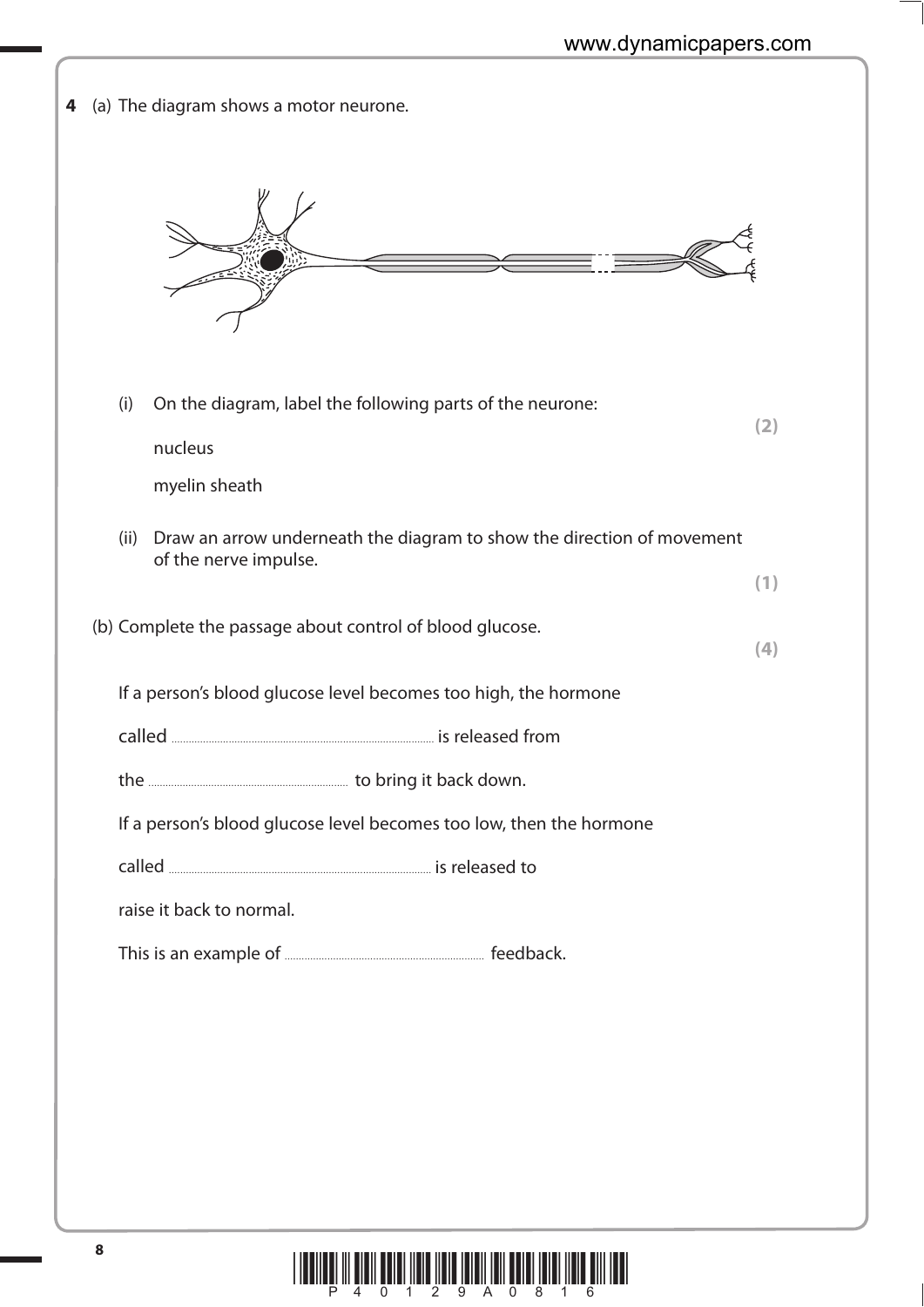(c) Complete the table, which compares the nervous system with hormonal systems.

**(3)**

| <b>Action</b>             | <b>Nervous system</b> | <b>Hormonal systems</b> |
|---------------------------|-----------------------|-------------------------|
| method of<br>transmission | impulses in neurones  |                         |
| speed of action           |                       |                         |
| length of effect          |                       |                         |

## **(Total for Question 4 = 10 marks)**

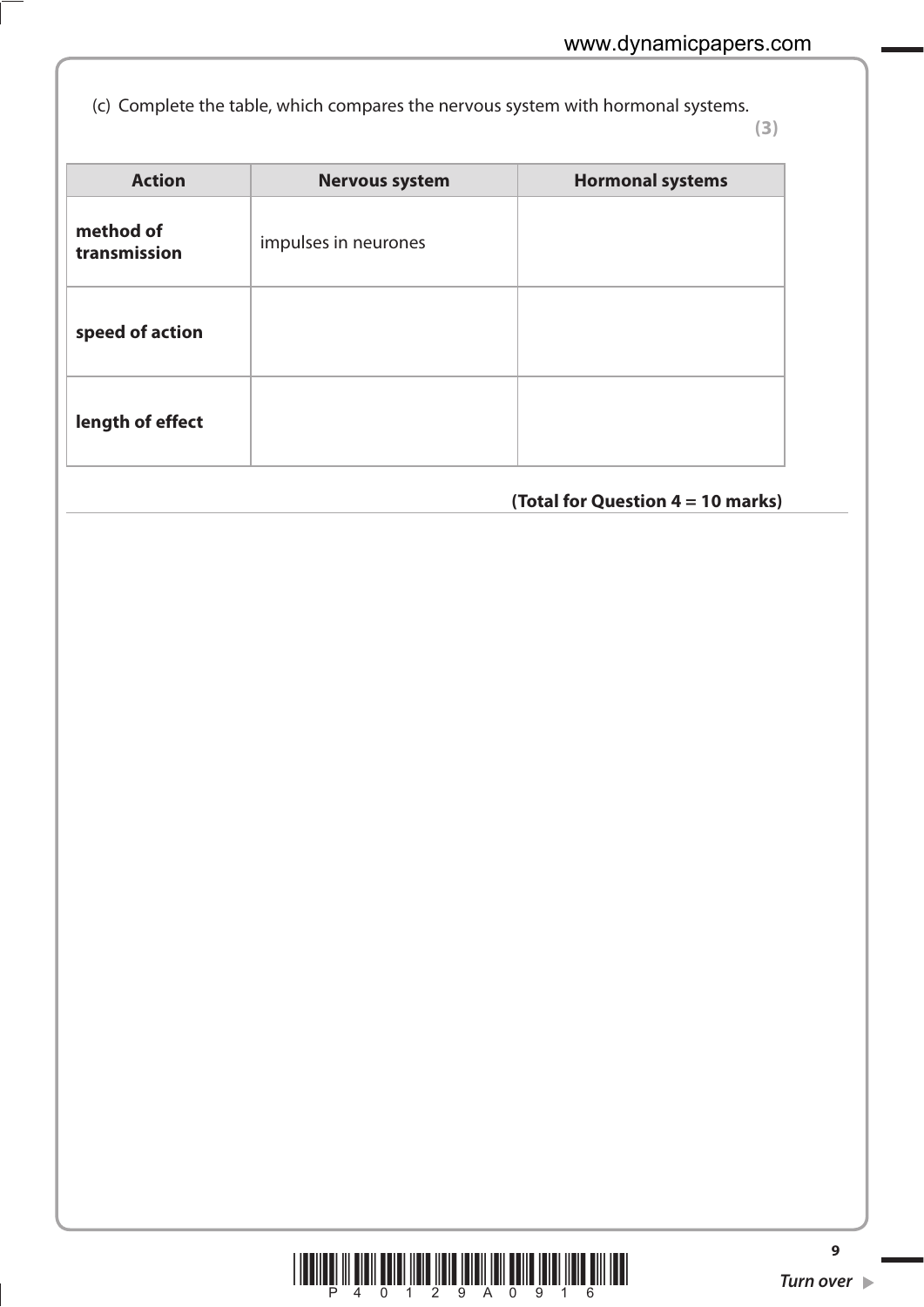**5** Philip investigated the effect of exercise on his breathing rate.

He took steady exercise over a period of time. He measured his breathing rate before exercising (0 minutes) and then at two-minute intervals during the exercise period.

(a) Philip carried out this experiment three times, in order to improve his investigation.

 Circle the word in the box that best describes how this would improve the investigation.

**(1)**

| reliability<br>validity<br>accuracy |
|-------------------------------------|
|-------------------------------------|

(b) The table gives the results of his investigation.

| <b>Time</b>    | <b>Breathing rate (breaths per min)</b> |                     |                     | <b>Average</b>                      |  |
|----------------|-----------------------------------------|---------------------|---------------------|-------------------------------------|--|
| (min)          | <b>Experiment 1</b>                     | <b>Experiment 2</b> | <b>Experiment 3</b> | breathing rate<br>(breaths per min) |  |
| $\overline{0}$ | 13                                      | 14                  | 12                  | 13                                  |  |
| $\overline{2}$ | 16                                      | 18                  | 17                  | 17                                  |  |
| $\overline{4}$ | 18                                      | 21                  | 21                  |                                     |  |
| 6              | 21                                      | 23                  | 25                  | 23                                  |  |
| 8              | 24                                      | 18                  | 27                  | 23                                  |  |
| 10             | 26                                      | 25                  | 27                  | 26                                  |  |
| 12             | 27                                      | 27                  | 27                  | 27                                  |  |

 (i) Calculate the missing average result. Show your working.

**(2)**

**(1)**

(ii) Circle the anomalous result in the table.

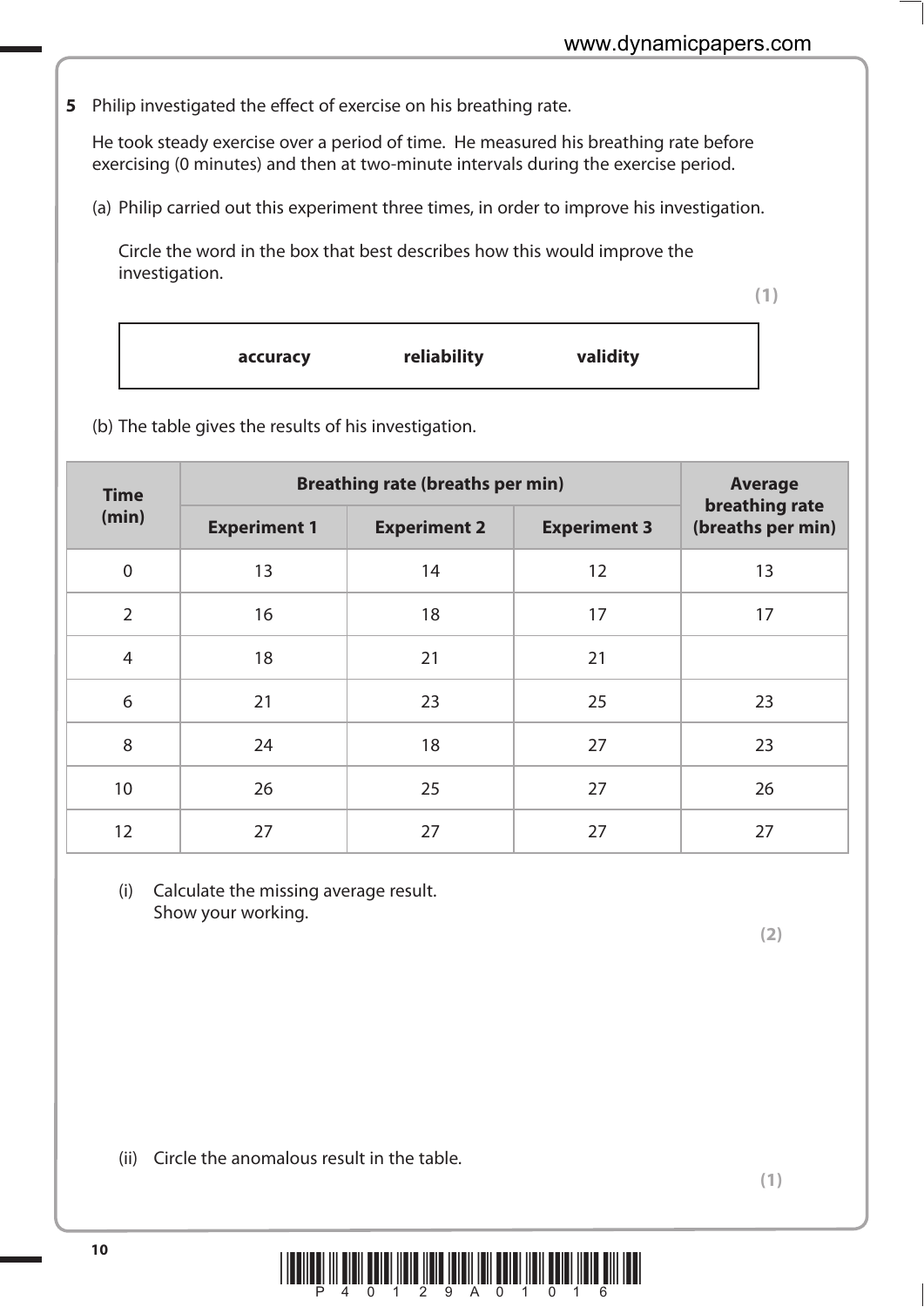| (iii) Describe the pattern shown by the results.          | (2) |
|-----------------------------------------------------------|-----|
|                                                           |     |
|                                                           |     |
| (iv) Explain why exercise changes the breathing rate.     | (3) |
|                                                           |     |
|                                                           |     |
| (c) Describe the effect of regular exercise on the heart. | (2) |
|                                                           |     |
|                                                           |     |
| (Total for Question 5 = 11 marks)                         | 11  |

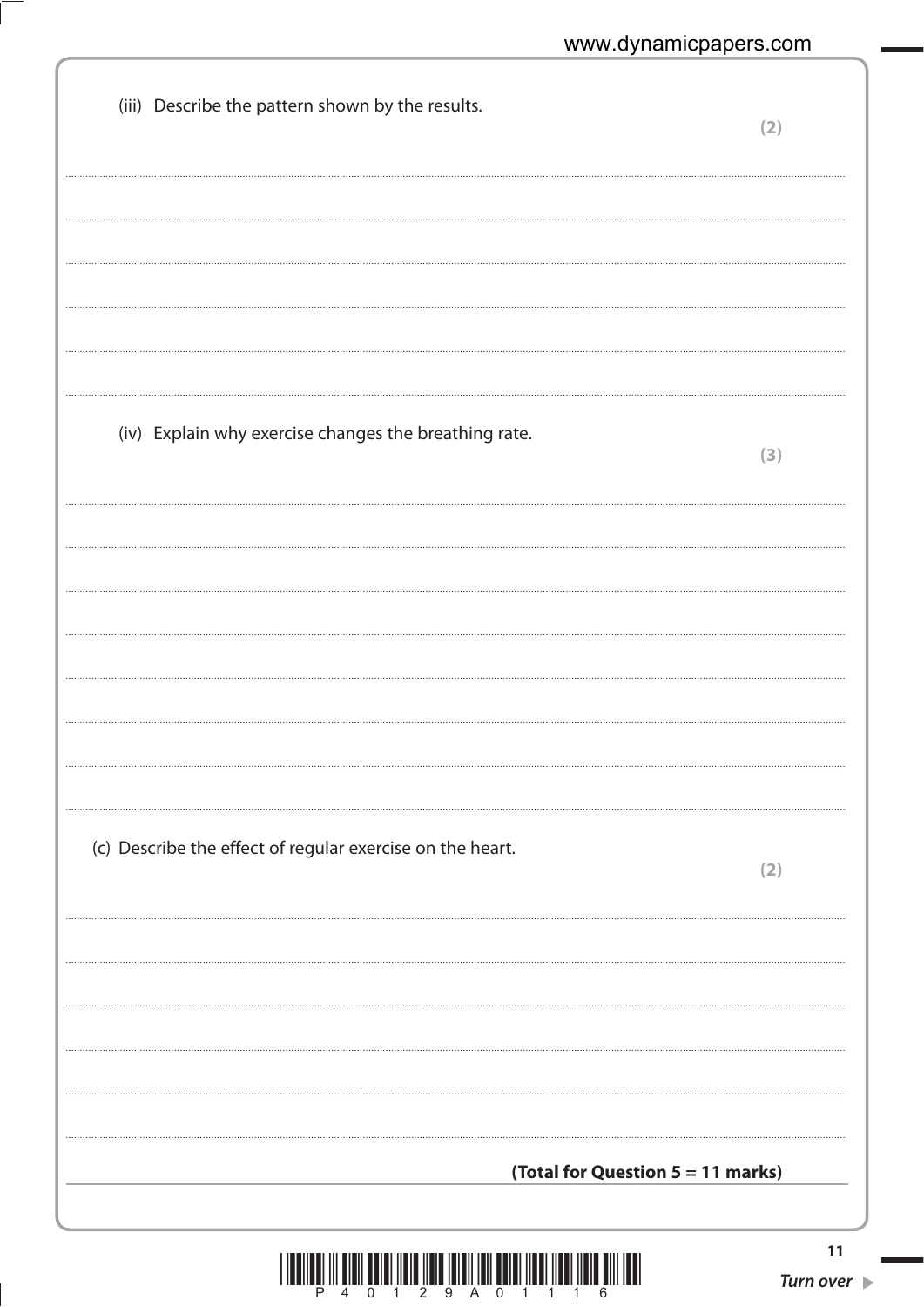

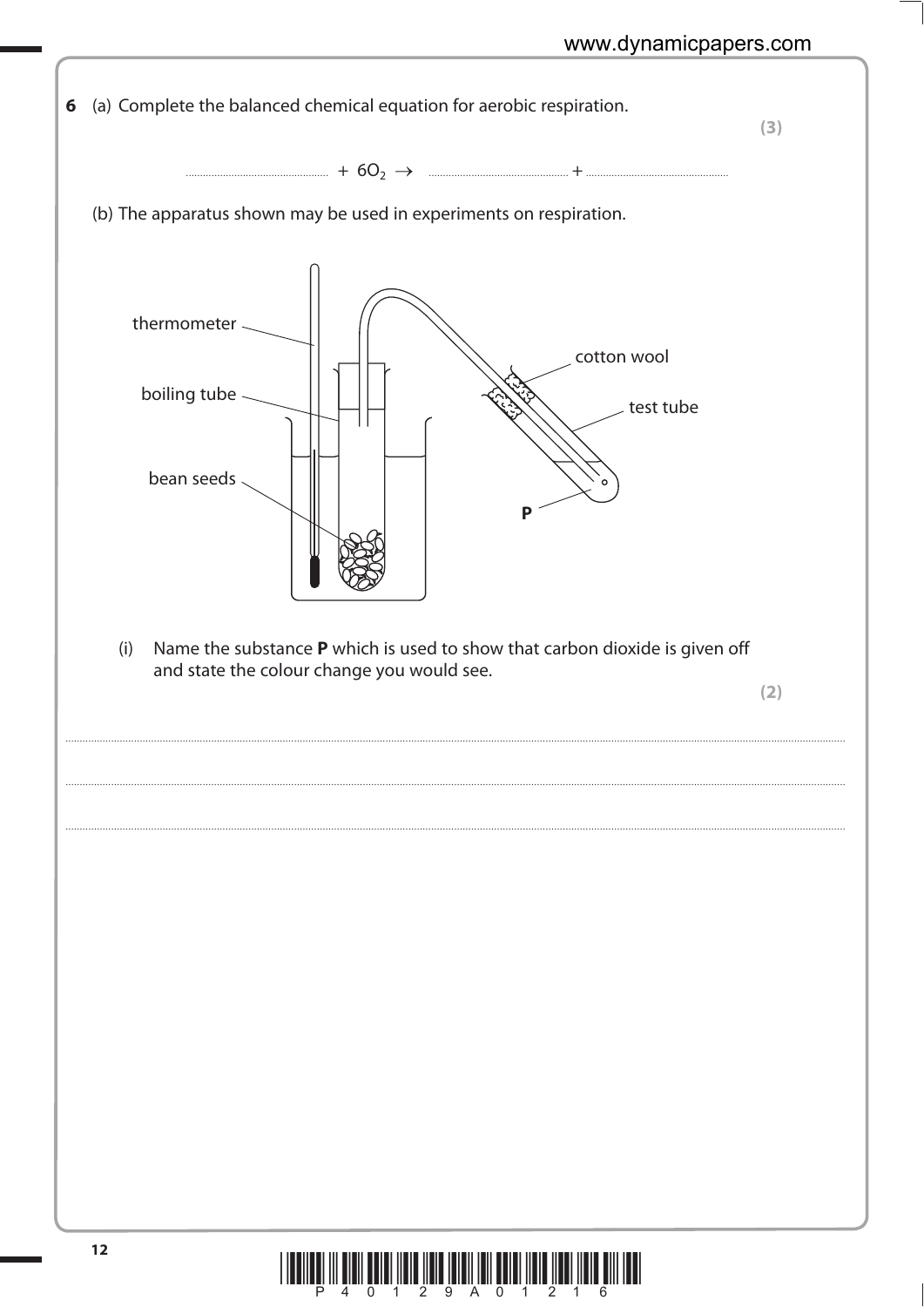| (ii) The rate of respiration can be measured by the rate at which bubbles appear<br>in the test tube. |     |
|-------------------------------------------------------------------------------------------------------|-----|
| Describe a more accurate method of measuring the rate of respiration.                                 | (2) |
|                                                                                                       |     |
|                                                                                                       |     |
|                                                                                                       |     |
|                                                                                                       |     |
|                                                                                                       |     |
|                                                                                                       |     |
| (Total for Question 6 = 7 marks)                                                                      |     |
|                                                                                                       |     |
|                                                                                                       |     |
|                                                                                                       |     |
|                                                                                                       |     |
|                                                                                                       |     |
|                                                                                                       |     |
|                                                                                                       |     |
|                                                                                                       |     |
|                                                                                                       |     |
|                                                                                                       |     |
|                                                                                                       |     |
|                                                                                                       |     |
|                                                                                                       |     |
|                                                                                                       |     |

-

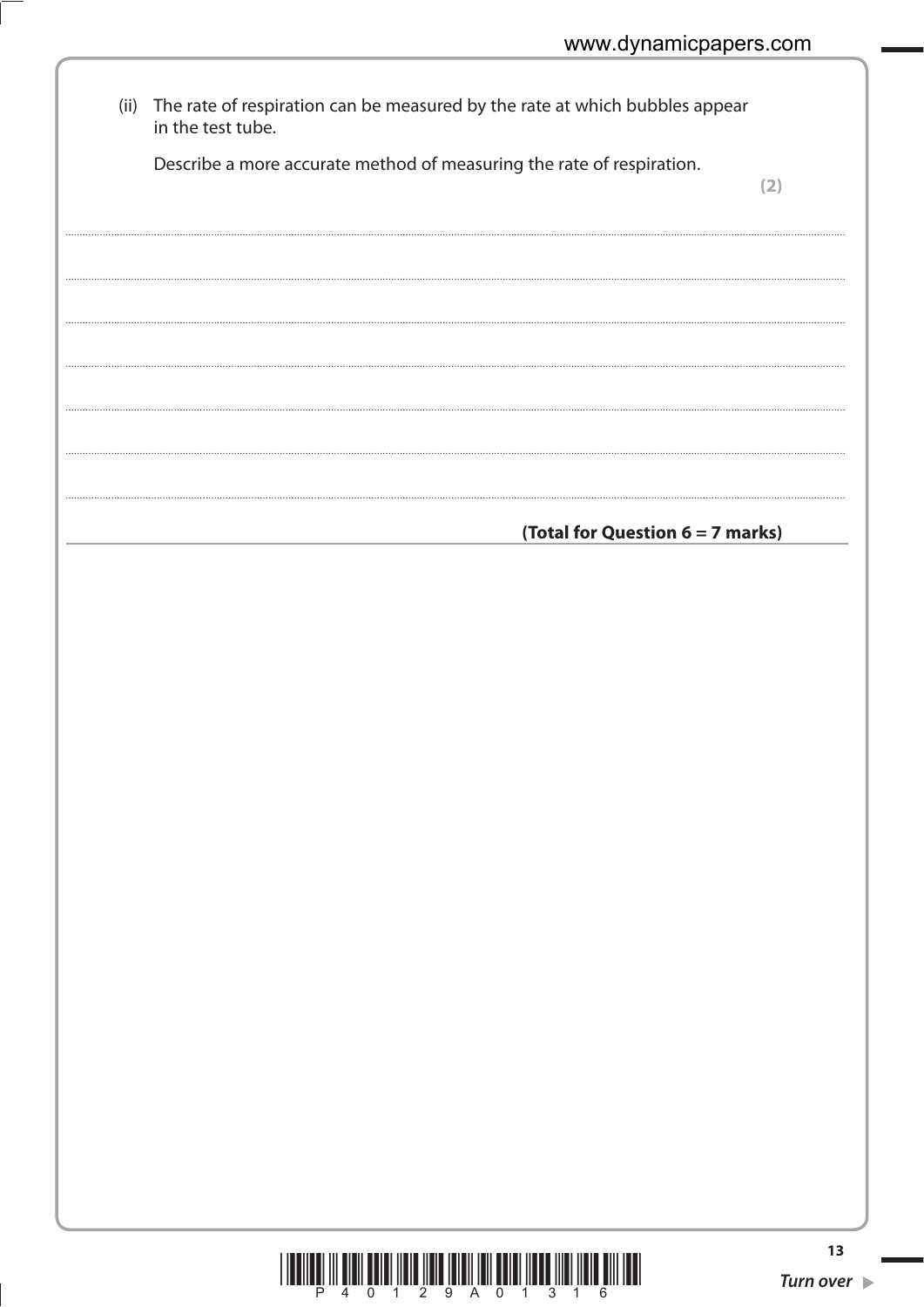| Explain the biological consequences of the pollution of rivers by untreated sewage.                                                                                          |
|------------------------------------------------------------------------------------------------------------------------------------------------------------------------------|
| (4)                                                                                                                                                                          |
|                                                                                                                                                                              |
|                                                                                                                                                                              |
|                                                                                                                                                                              |
|                                                                                                                                                                              |
|                                                                                                                                                                              |
|                                                                                                                                                                              |
|                                                                                                                                                                              |
|                                                                                                                                                                              |
|                                                                                                                                                                              |
|                                                                                                                                                                              |
|                                                                                                                                                                              |
|                                                                                                                                                                              |
|                                                                                                                                                                              |
|                                                                                                                                                                              |
|                                                                                                                                                                              |
|                                                                                                                                                                              |
|                                                                                                                                                                              |
|                                                                                                                                                                              |
| (b) The passage below is part of an article in a scientific journal.                                                                                                         |
| Use the information in the passage and your own knowledge to answer the                                                                                                      |
| questions that follow.                                                                                                                                                       |
|                                                                                                                                                                              |
|                                                                                                                                                                              |
| <b>Sewage Plants May Be Creating 'Super' Bacteria</b>                                                                                                                        |
| Some bacteria at sewage treatment plants are becoming resistant to antibiotics                                                                                               |
| and ending up in the environment. The job of a waste water treatment plant is                                                                                                |
| straightforward. It removes harmful substances from sewage so that the water can be                                                                                          |
| returned to the environment without harming people or wildlife.                                                                                                              |
| But a new study suggests that the treatment process can lead to the spread of 'super'                                                                                        |
| bacteria.                                                                                                                                                                    |
| 'Super' bacteria are resistant to antibiotics, so they 'dodge the medical bullets' that                                                                                      |
| wipe out others. The more antibiotics that are used, the more resistant they become.                                                                                         |
| Since bacteria reproduce quickly - one organism might turn into a billion overnight -<br>and they share DNA with others, antibiotic-resistant genes spread very rapidly when |

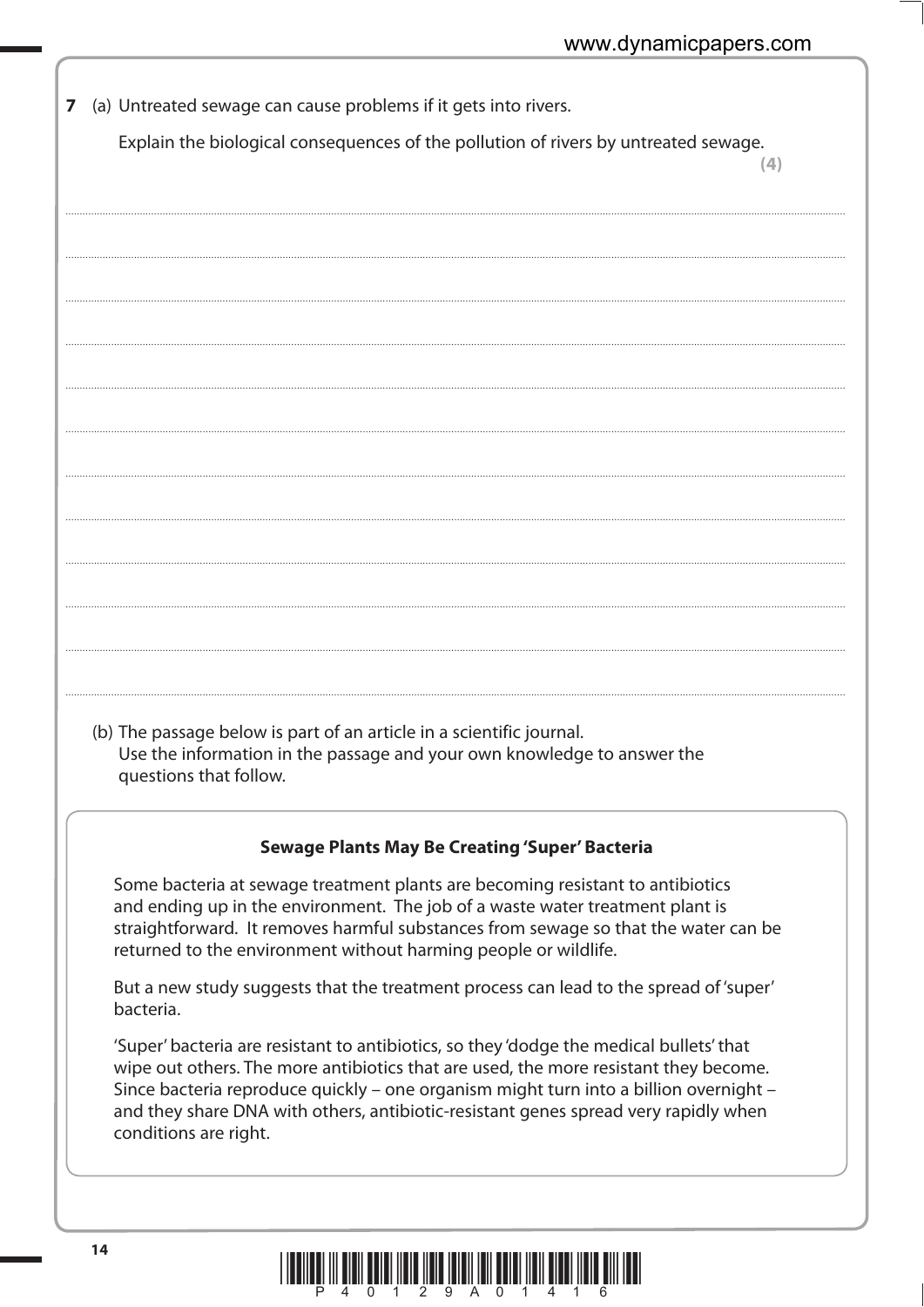| (i) | Outline the role of bacteria in the treatment of sewage.                                                                                                                                                                       | (3) |
|-----|--------------------------------------------------------------------------------------------------------------------------------------------------------------------------------------------------------------------------------|-----|
|     |                                                                                                                                                                                                                                |     |
|     |                                                                                                                                                                                                                                |     |
|     |                                                                                                                                                                                                                                |     |
|     |                                                                                                                                                                                                                                |     |
|     |                                                                                                                                                                                                                                |     |
|     |                                                                                                                                                                                                                                |     |
|     |                                                                                                                                                                                                                                |     |
|     | (ii) Scientists have carried out experiments which show that more bacteria are<br>becoming resistant to antibiotics. They did this by growing bacteria on agar<br>plates in the laboratory and counting the colonies produced. |     |
|     | Explain one way that they would have ensured that their experiment was a<br>fair test.                                                                                                                                         |     |
|     |                                                                                                                                                                                                                                | (2) |
|     |                                                                                                                                                                                                                                |     |
|     |                                                                                                                                                                                                                                |     |
|     |                                                                                                                                                                                                                                |     |
|     |                                                                                                                                                                                                                                |     |
|     |                                                                                                                                                                                                                                |     |
|     |                                                                                                                                                                                                                                |     |
|     |                                                                                                                                                                                                                                |     |
|     |                                                                                                                                                                                                                                |     |
|     |                                                                                                                                                                                                                                |     |

-